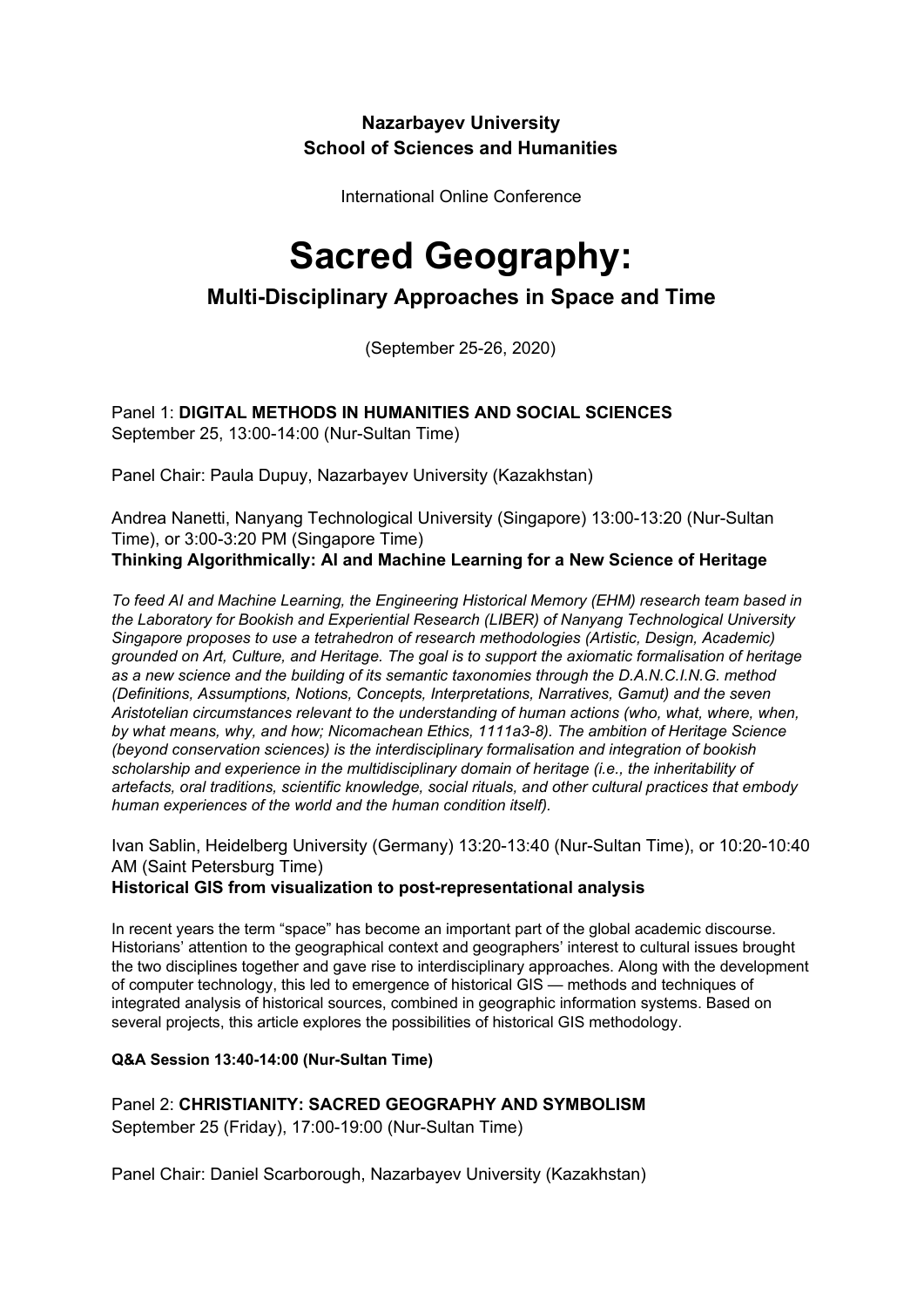## Svetlana Koval'skaya, Lev Gumilev Eurasian National University (Kazakhstan) 17:00-17:20 (Nur-Sultan Time)

## **Христианские культовые объекты как часть общенациональных сакральных комплексов Казахстана**

*Доклад посвящен характеристике современных христианских культовых объектов, являющихся местами поклонения на территории Казахстана. Основное внимание будет уделено характеристике православных объектов, истории их возникновения в различных населенных пунктах и в различной удаленности от столицы Республики Казахстан Нур-Султан. В том числе речь пойдет о монастыре Рождества Пресвятой Богородицы, история которого началась в 40-х годах ХХ века в городе Караганде. В 1955 г. при храме была основана иноческая женская община, которая состояла из освободившихся из КАРЛАГа и других мест лишения свободы монашествующих. Мужская пустынь во имя святых преподобномучеников Серафима и Феогноста Алма-Атинских в Каскелене, Алматинской области также заслуживает отдельного внимания. Будут представлены также другие объекты, которые, к сожалению, не вошли в официальный список сакральных мест Казахстана.*

Richard Brown, University of South Australia (Australia) 17:20-17:40 (Nur-Sultan Time), or 8:50-9:10 PM (Sydney Time)

## **The significance of the Ilibalyk Nestorian cemetery archaeological excavation as sacred space for Kazakh Christians: a sociological perspective**

*In 2014 a large Nestorian Christian gravestone with Syriac inscriptions was discovered by a local farmer near the present-day village of Usharal, east of Almaty, Kazakhstan. This led to the 2016 archaeological discovery of a Nestorian cemetery at the ancient Silk Road city Ilibalyk. This paper, based on semi-structured interviews, explores the views of Kazakh Christians on the significance of the cemetery discovery as sacred space from a sociological perspective. Christianity's arrival in Kazakhstan is often associated with Russian Imperialism. However, the discovery at Ilibalyk indicates there were significant Christian communities during the Mongol era along northern Silk Road routes. Artefacts discovered at the Ilibalyk cemetery include gravestones with Nestorian crosses and jewelry with Christian symbols. For present-day Kazakh Christians the discovery of the cemetery at Ilibalyk is significant as a sacred space for a number of reasons. For some, the discovery brings a sense of continuity with the past for their personal Christian faith. Knowing that there were ancient Christian Central Asian tribes existing in Kazakhstan who may have ancestral links brings meaning to the present and future for their faith. For other Kazakh Christians, the discovery provides a discursive strategy through which they can share their faith in a historical framework which contends with traditional religio-cultural labels. This paper then relates the Ilibalyk Christian cemetery discovery to present-day burial practices and experiences of Kazakh Christians who seek to create new sacred space in the contemporary landscape of Kazakhstan, and further avenues of research are suggested.*

Jeanmarie Rouhier-Willoughby, University of Kentucky (USA) 17:40-18:00 (Nur-Sultan Time), or 7:40-8:00 AM (Lexington Time) **Negotiating Memory in Sacred Spaces**

*Western Siberia is the home to three holy springs that are attracting attention in the local community* and beyond. Visitors come year-round to gather the water, to bathe in the spring, or to be baptized. *Local priests/nuns have organized construction of churches and chapels on these sites as well as the*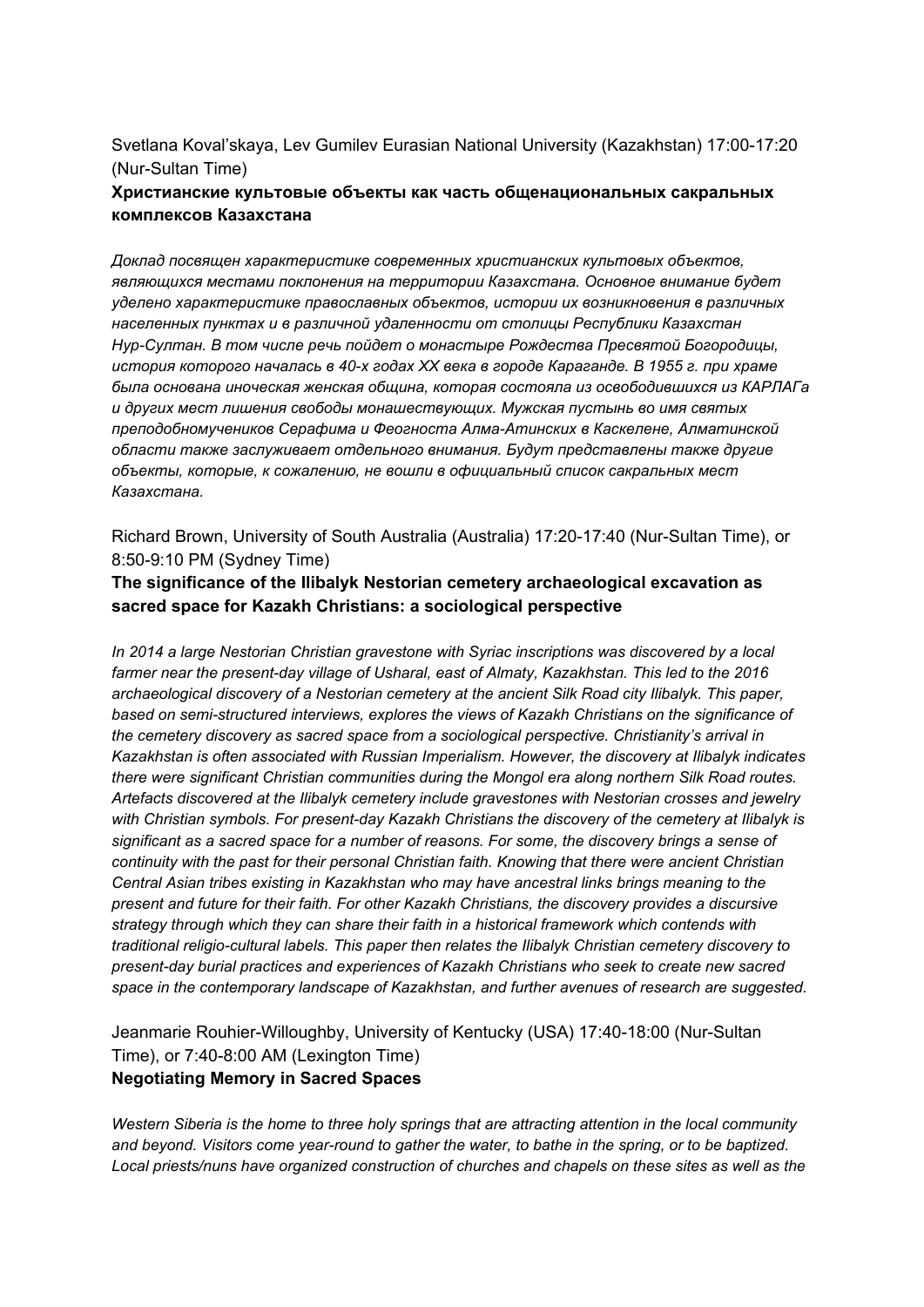*various other facilities (baptistery, indoor and bathing sites, icon/souvenir kiosks). The springs are all located on the grounds of former Stalin-era prison camps near Omsk, Iskitim and Tashtagol. This* paper relies on annual visits by the author to the spring as well as on oral histories and interviews with *visitors to the spring, members of the congregation and other locals to examine how memory of the sites is intertwined with memory of the USSR. In an area known for its conservative, pro-communist (and in some cases, pro-Stalinist) leanings, commemoration of the Gulag dead in this sacred spot is fraught with complexity. The attitude toward the springs is complicated as well by the age of the believers. Those who remember the camps and the Stalinist period have a markedly different view than their children and grandchildren toward these spots. This paper will examine the contested memory represented by the sacred springs in an effort to illuminate the lived Orthodoxy of the people in this region in the contemporary socio-cultural context.*

Lyudmila Ivonina, Smolensk State University (Russia) 18:00-18:20 (Nur-Sultan Time), or 15:00-15:20 (Smolensk Time)

## **Сакральная символика дат заключения мирных договоров Вестфальской системы (1648-1815)**

*Проблематика мира всегда была актуальной, но в последние годы в мировой историографии стали уделять внимание символике и социокультурному проектированию мирных конгрессов. Это позволяет более глубоко исследовать восприятие современниками и потомками ключевых событий Европы раннего Нового времени и коммеморативные практики. Символическая сила «особых дней» - христианских праздников или событий исключительного значения – являлась для людей той эпохи украшением их повседневной жизни и моментом выражения своего отношения к реальности и власти. Анализ выбора государствами-противниками в войнах Вестфальской системы дат заключения мира демонстрирует три варианта последних. Первый – исторический пример (важное событие прошлого или античности). Так, мир в Пассаровице между Священной Римской империей и Портой (1718) и русско-турецкий мир в Кючук-Кайнарджи (1774) венчает одна и та же дата - 21 июля, повторяющая момент заключения Стамбулом Прутского мира с Петром I в 1711 году. Баденский договор между Францией и Империей (1714) был подписан 7 сентября, накануне Рождества Богородицы, а мир в Генте между Великобританией и США (1814) - в рождественский вечер 24 декабря. С века Просвещения, когда в политических теориях «право мира» стало конкурировать с «правом войны», дата мира могла быть непосредственно обусловлена завершением переговоров. По сути, и исторический пример, и христианский праздник, и сам акт завершения войны подчеркивали сакральный характер мира, как высшей ценности бытия.*

#### **Q&A Session 18:20-19:00 (Nur-Sultan Time)**

Panel 3: **ISLAMIC SACRED GEOGRAPHY** September 26 (Saturday), 10:00-12:20 (Nur-Sultan Time)

Panel Chair: Rozaliya Garipova, Nazarbayev University (Kazakhstan)

Danielle Ross, Utah State University 10:00-10:20 AM (Nur-Sultan Time), or 10:00 - 10:20 PM (Logan Time)

**"Walking the Long Road to Ma**ʿ**rifa: Spiritual Journeys in Imaginary Spaces in Majlisi's Qissa-i Sayf al-Mulūk"**

*In Qissa-i Sayf al-Mulūk, a Chagatai-language poem by the late fifteenth- and early sixteenth-century* Khivan writer Majlīsī, the young Prince Sayf al-Mulūk sets out to find a fairy princess. He has seen her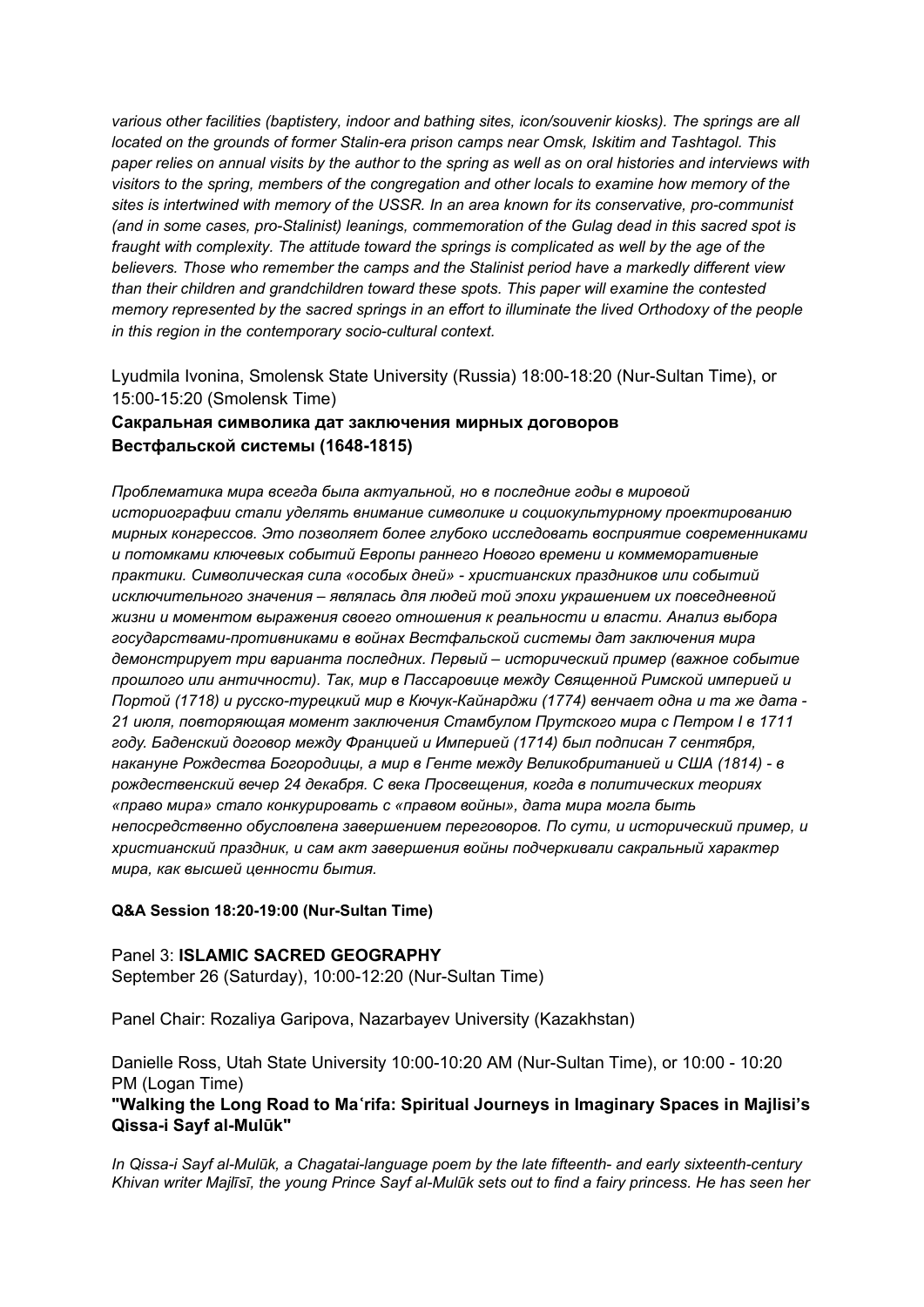only in a picture, but he is certain that he is in love with her and that he can never love another. His *quest takes him on a circuitous, perilous journey before he finally reaches his beloved in the kingdom* of the fairies. More than a tale of romantic love, Qissa-i Sayf al-Mulūk is a Sufi tale in which the hero's faith in God is repeatedly put to the test. Only through full submission to divine will is he able to *complete his mission. This paper examines how Majlīsī converts Sayf al-Mulūk's spiritual journey into a spatial one and maps that journey onto the medieval Afro-Eurasian world. Some of the locations that Sayf al-Mulūk visits are real places. Others are purely fantastical. However, Sayf al-Mulūk's arrival at each physical location denotes a specific stage in his spiritual development. Majlīsī's imagined geography also offers a glimpse of a larger Muslim mythical-spiritual geography that was constructed in romantic and mystical poetry and circulated across the Turko-Persian world, including in Kazakhstan, where Qissa-i Sayf al-Mulūk was read in manuscript and published form from at least the early nineteenth century.*

## Lili Di Puppo, NRU Higher School of Economics, Moscow (Russia) 10:20-10:40 (Nur-Sultan Time), or 7:20-7:40 AM (Moscow Time) **Memory and revival: Reviving sacred sites in Russia's Volga-Ural region**

The process of reviving Muslim sacred sites in Russia's Volga-Ural region involves different approaches to the presence/absence of past Sufi saints and to notions of memory, revival and space. I will analyse both the more official work of restoring these sites and the way in which they also allow local Sufi brotherhoods to re-establish continuity by reviving Sufi and clan lineages. More official commemorations can be found, for example, at the gravesite of the Sufi sheikh Zaynulla Rasulev in the city of Troitsk, where Muslim officials annually assemble for the Rasulev readings. Other sacred sites such as Narystau in Bashkortostan play a central role in the revival of a local Bashkir ethnic identity and the connection with ancestors. Sufi saints buried at different sacred sites in the Urals are seen as "alive", asking the living to restore a connection with the Bashkir land and identity through a link with ancestors. The site of Narystau can be approached as a site of contestation around the notion of presence, revealing how claims about presence become connected to claims about identity. Hence, local Muslim authorities do not recognise the existence of the graves of sahaba or companions of the Prophet, and thus, their presence at this site, while certain Bashkir Sufi murids experience the place as a pilgrimage site. The revival of sacred sites take place through different practices of remembering: more official commemorations that seek to construct a particular representation of a Sufi heritage and acts of remembrance seeking to restore a connection with ancestors, in which time is eventually transcended.

Matteo Benussi, University of California, Berkeley (USA) 10:40-11:00 (Nur-Sultan Time), or 9:40-10:00 PM (Berkeley Time)

## **Ethical Infrastructure in the Idel-Ural Region: The Spatiality of Halal Living**

*This paper explores the spatial, material dimensions of halal living in the Idel-Ural region through the lens of what I call "ethical infrastructure": the array of places, pieces of equipment, consumables, and material features upon which the very possibility of Idel-Ural Muslims' ethical striving is premised. After the dissolution of the Soviet order in Russia's Idel-Ural region, a galaxy of Islamic piety trends coalesced among the region's Tatars. The ethos of these piety milieus promotes theological awareness and "inner-worldly" asceticism as well as the pursuit of middle-class aspirations, with ethical consumption emerging as a crucial site of self-formation for Russia's "new Muslims". As a result of this development, concerns about halal and haram have become ubiquitous and halal infrastructure – encompassing cafes, shops, health/fitness facilities, beauty salons, etc. – has increased dramatically in importance and size. Furthermore, Muslims' ethical deliberations and strivings take place in a broader yet set of locales, which may be considered "ethical infrastructure" even without being explicitly marked as "halal".*

Alice Smith, Chechnya State Pedagogical University 11:00-11:20 (Nur-Sultan Time), or 8:00-8:20 AM (Grozny Time)

**Сакральные места Нарт-Орстхойского эпоса вайнахов**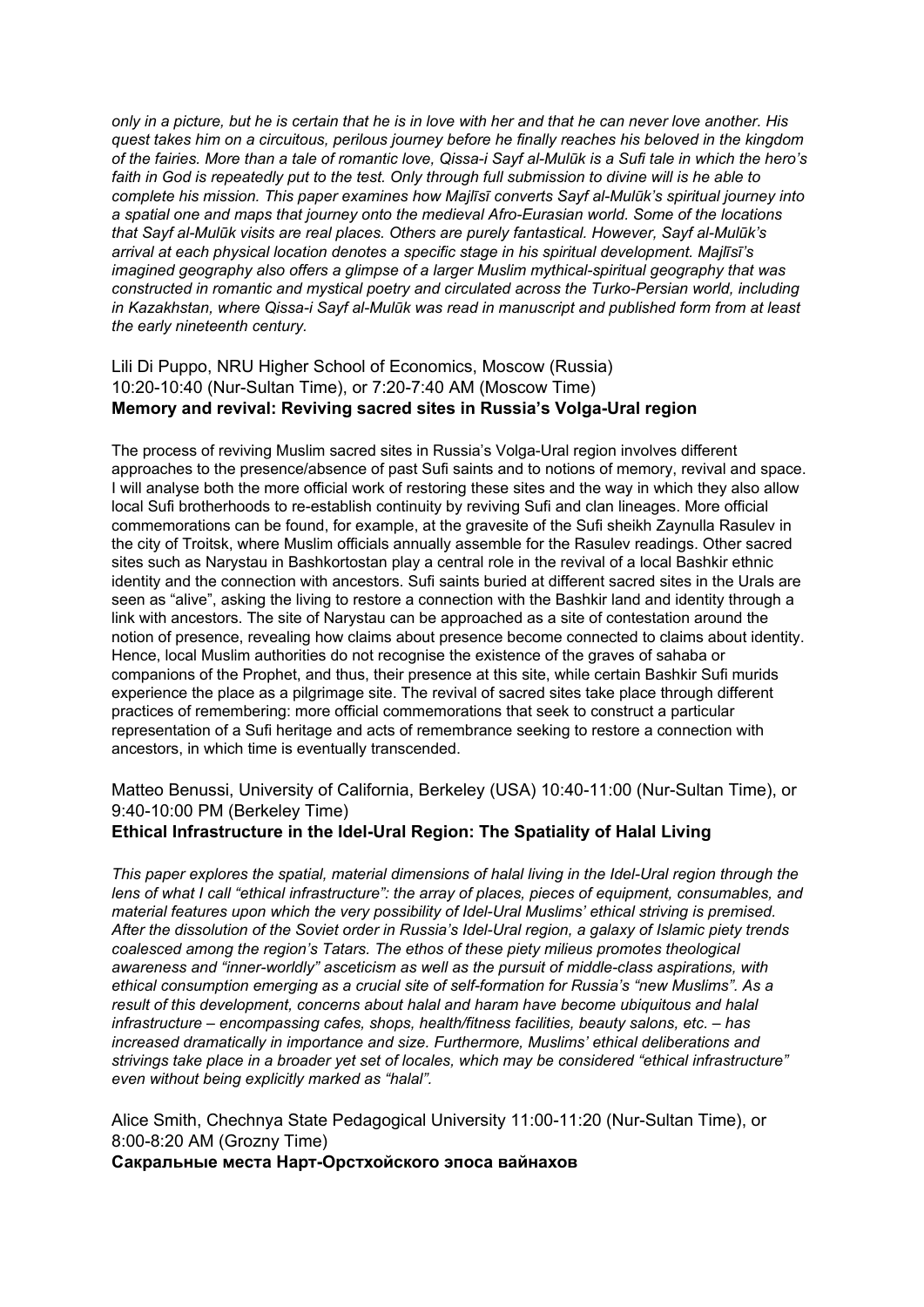*Вайнахские племена были одними из ранних обитателей примерно тех же районов Северного Кавказа, где они проживают и теперь. Они состоят из трех ветвь, образовавшихся со временем. Чеченцы получили свое название только в начале XVIII века от аула в плоскостной Чечне – Большой Чечень. Ингуши аналогично получили название от долины Ангушт (ныне Тарская в Северной Осетии). Третья группа – Буцбийцы, менее известно потому, что они теперь живут в Грузии и принимали христианскую веру. У чеченцев и ингушей есть еще собственные названия более древнее – нохчий и галгай. Эти самоназвания не связаны с аулом или местом, а гораздо сложнее объяснить. Немного сакральных мест, связанны с нарт-орстхойским эпосом, сохранились в Чечне, так как народ отказался от многобожия после принятия Ислама, но гора, курганы и рвы не так легко стираются, как память людей. Эти памятники остались, стоит просто искать их, опираясь на некоторых сказаний эпоса. Изучая цикл о Сеска Солса (это же осетинский Созрукъо, Сослан; кабардинский Сосрыко; абхазский Сасрыка) на аккинском земле и цикл о царе нарт-орстхойцев Наураз в Ялхой-Мохк, мы безусловно найдем древние источники чеченского верования. Многочисленные сказания свидетельствуют о земле Ингушетии, где гораздо легче найти доступ к сакральным местам, так, как ингуши только недавно принимали Ислам (в середине XIX века) и Джейрахский район, где находятся большинство памятных мест из эпоса – пограничная зона. Здесь можно любоваться историческими и мифологическими местами еще не испорчены современной цивилизации. Могила Бексултана Бороган в Яндыре, недалеко от Назрани, особенно интересно, так как никто не может объяснить, кому она принадлежит и каково ее значение.*

Jesko Schmoller, Perm' State University (Russia) 11:20-11:40 (Nur-Sultan Time), or 7:20-7:40 (Berlin Time)

## **Reawakening the Land: Local Muslim Pilgrimage as a Means of Decolonisation**

*In a multi-cultural environment and especially in conditions of empire, pilgrimage can be a tool for individuals and groups to newly experience and define space. Nowadays, Muslims tend to be portrayed as foreign Others in the Russian media, even though it was the Russian Empire that expanded south to swallow the multi-ethnic populations of the Volga and Ural regions. This paper draws upon insights from post-colonial / decolonial theory and material religion to propose an approach stressing the formative and transformative potential of practice and interaction. The activities related to a local Muslim pilgrimage around the almost exclusively Tatar / Bashkir village of* Barda in the south of Perm Krai have a direct effect on the surrounding space, where change acquires *a material quality and can be seen and felt. Barda is located in a valley surrounded by seven mountains that once served as lookouts for guardians, who in time came to be venerated as holy men. When the pilgrims pay their respects at gravesites, springs and mountain slopes, the old paths of pilgrimage are being activated, baraka (a spiritual force) begins to flow, the landscape of the dead* comes to life and a peripheral Russian area transforms into a mythic land of Tatar sages and warriors *of central significance. Rejecting both representation and semiotics, the approach employed here is based upon the assumption that the changes taking place are not so much metaphorical than real.*

#### **Q&A Session 11:40-12:20 (Nur-Sultan Time)**

#### Panel 1: **SACRED GEOGRAPHY OF KAZAKHSTAN**

September 26, 14:00-16:00 (Nur-Sultan Time)

Panel Chair: Ulan Bigozhin, Nazarbayev University (Kazakhstan)

Gulzhan Karbayeva, Kulshat Medeuova, Lev Gumilev Eurasian National University (Kazakhstan) 14:00-14:20 (Nur-Sultan Time)

**Частный случай сакрализации объектов: мемориальная арка и городское кладбище г. Нур-Султан**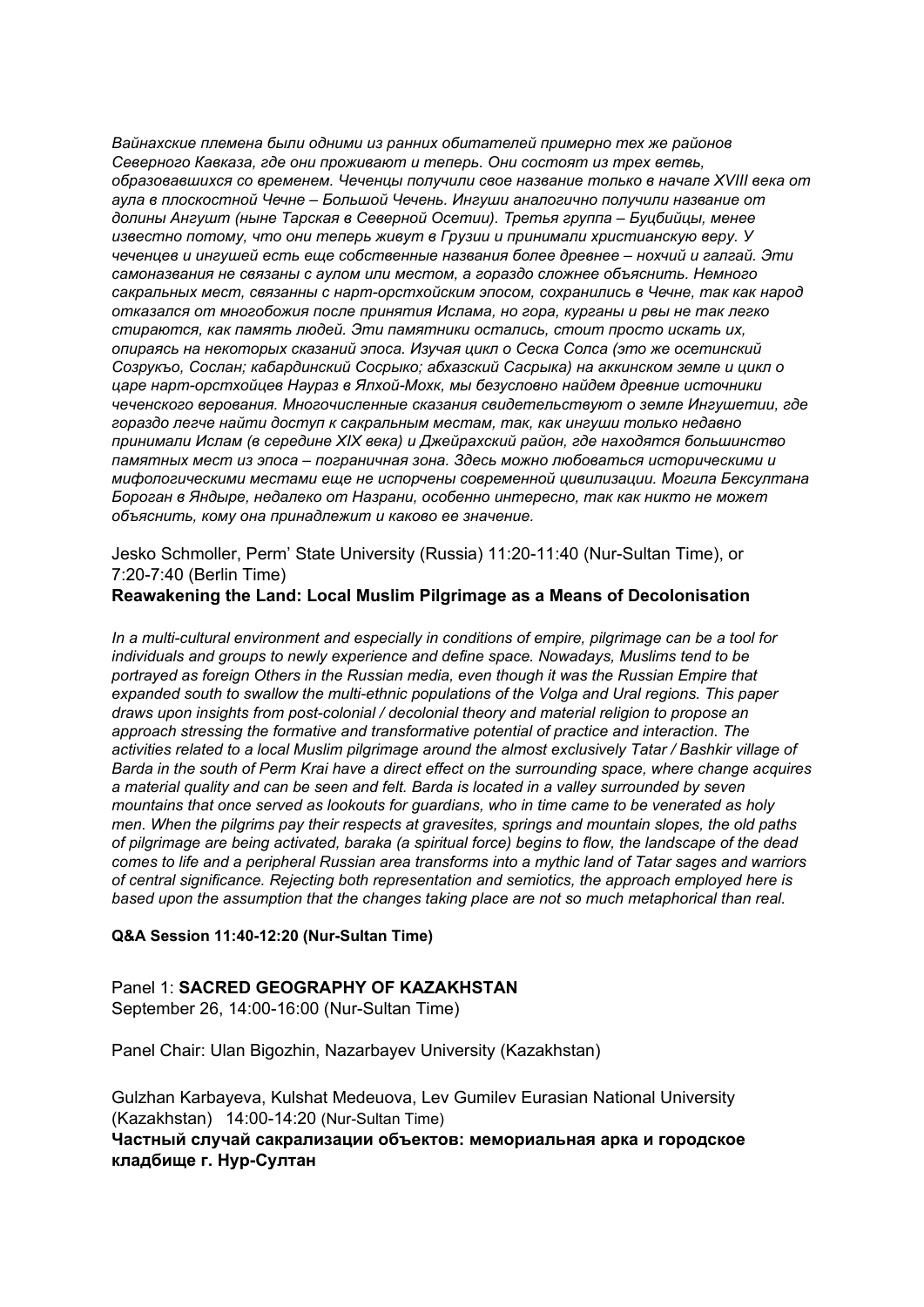*После принятия в 2016 году патриотического акта «Мəңгілік Ел» и конкретизации этого акта различными государственными программами, к которым относятся и программы по сакральной географии Казахстана, в Казахстане активизировалась исследовательская, аналитическая, идеологическая деятельность по концептуализации и выявлению определенных объектов, которые могли бы соответствовать этой номинации – быть сакральным объектом. Профильными исследовательскими институциями, к которым относится и научно-исследовательский центр «Сакральный Казахстан», была разработана методология определения статуса объектов в качестве сакрального, где было предложено иерархическое распределение между объектами общенационального списка (185) и регионального (500). В докладе будет проанализирован методологический подход который сформировал матрицу идеологической иерархии среди объектов претендентов на статус «сакрального». На примерах 10 объектов общенационального и 7 объектов регионального вошедших в реестры от Астаны/Нур-Султана, будет проанализированы контекстуальные особенности этих объектов. На примере двух объектов из обоих списков – «мусульманское кладбище Караоткель» и «Триумфальной арки «Мəңгілік Ел», будут верифицированы и запротоколированы реальные практики паломничества в столице.*

### Isabelle Ohayon, Le Centre d'études des mondes russe, caucasien et centre-européen (France) 14:20-14:40 (Nursultan Time), or 10:20-10:40 AM (Paris Time) **The making of new sacred places in Kazakhstan during the Brezhnev era**

*Cemeteries and graves have always had a sacred character in Central Asian lineage societies, such as Kazakh society. As places of pilgrimage, they can be related to ancestor worship (Privratsky 2000; DeWeese 1999) and/or to the honouring of tribal leaders or warriors of colonial and pre-colonial times (such as the figures of Zhangyr Khan, Shokay Baykanuly, Raymbek Batyr, etc.). (Muminov, 2013, 27). Numerous typologies drawn up by scholars point to this plurality (Snesarev 1969; Muminov 2013) and to the fluctuating boundaries between religious authority and social and political authority in the making of holy places (mazār) and venerated figures. The resort to various sources of legitimacy thus explains the propensity of Central Asian societies to invent sacred places. The Soviet state, despite measures designed to repress religious practices including the attendance of holy places, did not* succeed in interrupting this process. In this paper, I will try to highlight two mechanisms at work in the *creation of holy places related to funeral practices in Kazakh society during the Brezhnev era. Using archival sources and oral history research, I will first explore the phenomenon of building new mausoleums dedicated to local Soviet authorities. Secondly, I will discuss the process of rehabilitating abandoned cemeteries or tombs in order to practice healing rituals. In both cases, I will analyse how these strategies were articulated with the specificities of the Soviet system of access to resources and what social and economic issues were involved in the making of mausoleums and thaumaturgical spaces.*

## Nikolay Tsyrempilov, Ulan Bigozhin, Batyrkhan Zhumabayev, Nazarbayev University, Lev Gumilev Eurasian National University (Kazakhstan) 14:40-15:00 (Nur-Sultan Time) **Священный ландшафт нации: как в Казахстане реализуется масштабный национальный проект по сакральной географии**

*Статья фокусируется на стартовавшем в 2017 году в Казахстане проекте "Сакральная география Казахстана" в рамках общенациональной программы "Рухани жаңғыру" ("модернизация духовности"). Официально заявленной целью проекта является культивирование чувства патриотизма жителей страны к местам и объектам, имеющим значение для исторической памяти независимого Казахстана. По мнению авторов статьи, действительная цель проекта может заключаться в фундаментальной ретерриториализации, или перекодирования семантики пространства путем отбора, кодификации и артикуляции одних символов и практик за счет нивелирования и "забывания" других. Наш анализ показывает, что в случае с Казахстаном этот постколониальный процесс укладывается в отмечавшуюся рядом исследователей тенденцию к этнонационализации страны, в рамках которой на высшем уровне продолжает воспроизводиться дискурс о гражданской нации, тогда как реальная деятельность в*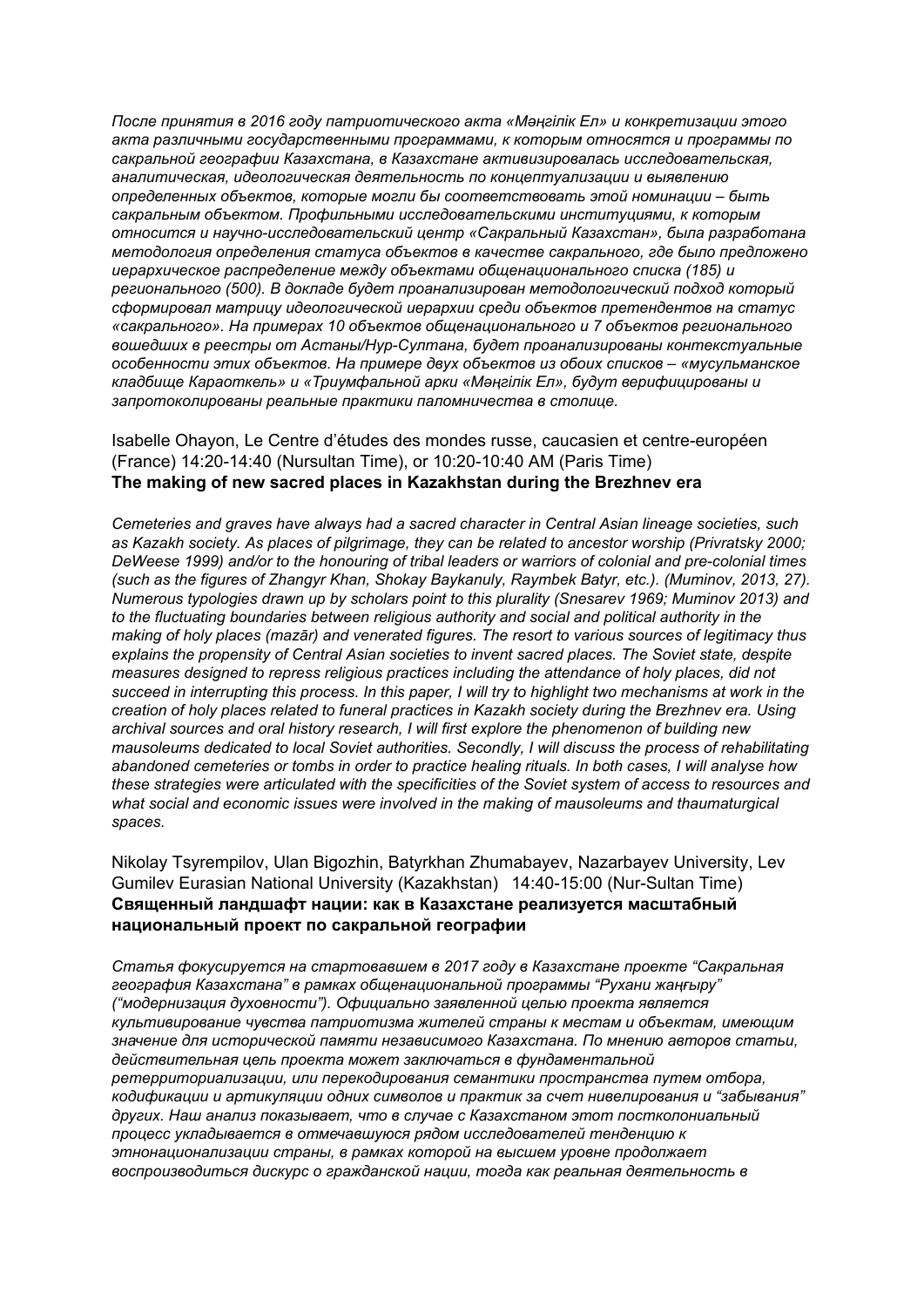*большей степени направлена на усиление идеи о Казахстане как о государстве казахской нации. Институциализация процесса упорядочивания и перекодирования священного ландшафта вовлекает самые разнообразные группы: от Национального музея до краеведческих обществ и родовых земляческих обществ. Этими факторами может объясняется успех "Сакральной географии Казахстана" на фоне других проектов, действующих в рамках программы "Рухани Жангыру".*

Gaukhar Alzhanova, Saken Seifullin Kazakh Agrotechnical University (Kazakhstan) 15:00-15:20 (Nur-Sultan Time)

#### **Компаративный анализ сакральных практик Западного и Северного Казахстана на основе паломничества к Бекет ата и Машхур Жусуп Копееву**

*В данной статье рассматриваются общие и особенные сакральные практики при паломничестве к Бекет ата и Машхур Жусупу Копееву. При этом мы опираемся на концепцию «мест памяти» Пьера Нора. Статья готовится на основе паломничества к Бекет ата в 2019 году и паломничества к Машхур Жусупу Копееву в 2018, также в 2020 гг. Оба памятника активно поддерживаются государством, входят в список 100 общенациональных сакральных мест Республики Казахстан. В обоих случаях мы проводили стандартные для паломников процедуры, о которых узнавали от знакомых, из интернета, от других паломников и шыракшы. Так, в рамках исследования проводится анализ биографий, деятельности данных личностей. Биографии Бекет Ата и Машхур Жусуп Ата имеют много общего; оба они были религиозными личностями, почитаются как святые, получили прекрасное образование. Сохранилось множество историй о совершаемых ими чудесах. Еще одним общим аспектом является присутствие травматической памяти, попытки забвения в советское время. Практики паломничества носят как общий характер, как жертвоприношение, ночевка,молитвы, приношение с собой еды, так и локальный, например спуск и подъем к мечети Бекет ата.*

#### **Q&A Session 15:20-16:00 (Nur-Sultan Time)**

Panel 5: **SACRED WORLD OF SHAMANISM AND BUDDHISM IN INNER ASIA** September 25, 18:00-20:00 (Nur-Sultan Time)

Panel Chair: Nikolay Tsyrempilov, Nazarbayev University (Kazakhstan)

Stefan Krist and Möngönsan, Inner Mongolia University and Inner Mongolian Academy of Social Sciences 18:00-18:20 (Nur-Sultan Time), or 8:00-8:20 PM (Hohhot Time) **Disputed sacred land(mark)s: Evenk-Buryat inter-ethnic politics in Hulunbuir**

This paper presents how both parties to a hundred-year-old land dispute in the Hulunbuir banner of Inner Mongolia, China, have been sacralizing landmarks, in order to spiritually connect to the land they live on, and discusses the role this practice has been playing in their conflict. The groups embroiled in this conflict are the Solon-Evenks and the Shenekhen-Buryats, of which both hold legal titles to land tenure in the region and claim that their forefathers had been living there already ages ago. So far members of both groups have been fighting for their cause in this conflict on three levels: (1) in physical fights on the ground – i.e. on disputed pasturelands – ranging from planned attacks to rather spontaneous, yet still quite bloody brawls; (2) by political and juridical attempts to settle the dispute, which, however, for various reasons, have not been successful so far; (3) by building, maintaining, and worshipping oboos – cairns erected on high places, arrayed with tree branches and prayer flags, and devoted to ancestor and/or local protector spirits. In the latter way members of both groups visually and ritually assert that the land around those landmarks is theirs. Although being sacred, spiritual, often plain religious (mostly Buddhist) practices, they do not mitigate the dispute, but rather constitute a case of a sacred geography of conflict, as, for instance, both parties lay a sole claim to the khoshuu, i.e. banner, oboo, thus to their principal land use right in the region.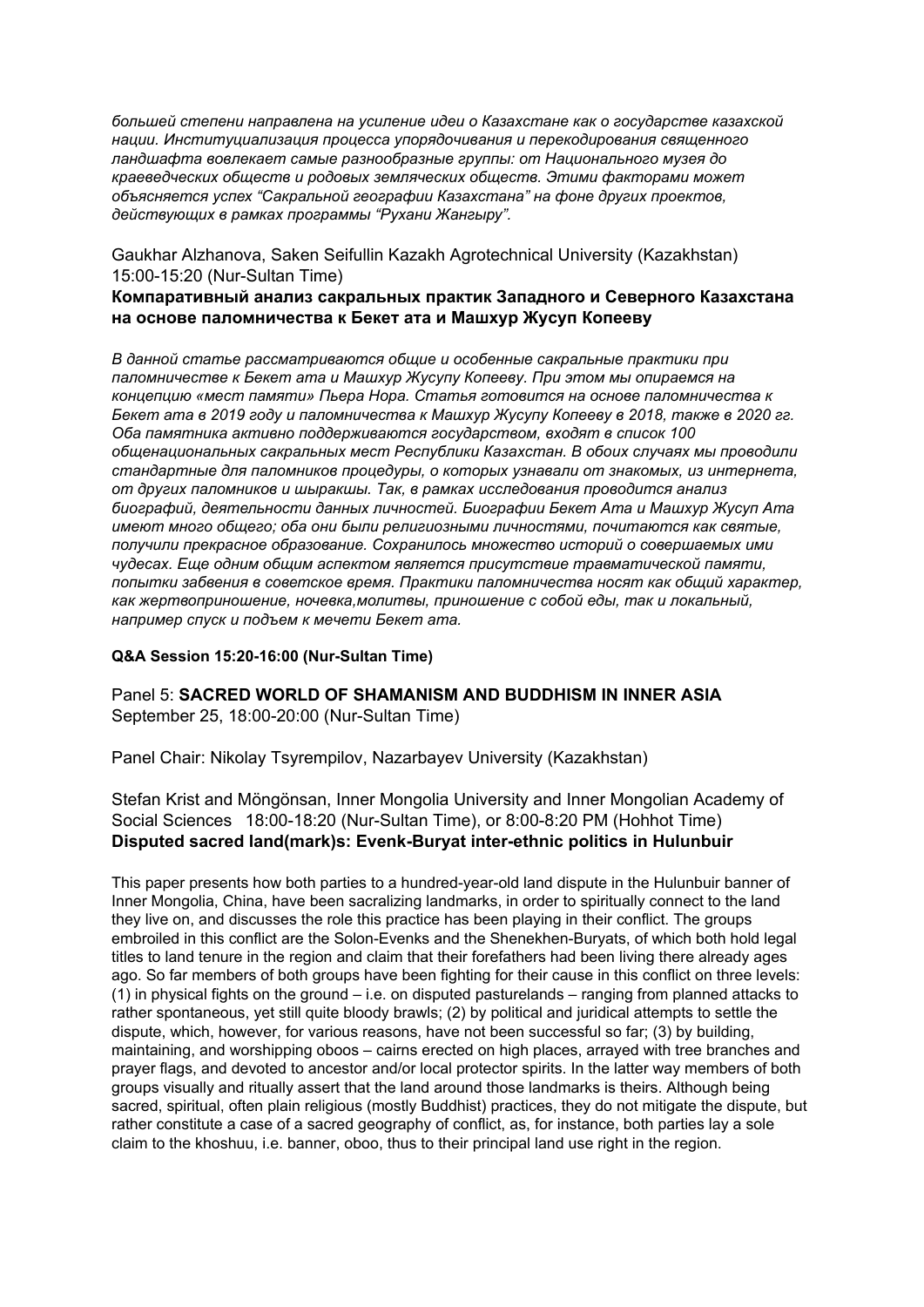Lubos Belka, Masaryk University (Czech Republic) 18:20-18:40 (Nur-Sultan Time), or 2:20-2:40 PM (Brno Time)

## **The Myth of Shambhala: Visions, Visualisation, and the Myth's Resurrection in the Twentieth Century in Buryatia**

Mythogenesis, especially eschatological increases in the times of danger when also myths and rituals are being joined and mobilised. In the 20th century, various utopian expectations started to occur in Buryatia, Mongolia and Tibet more often than ever in the past. Utopian narratives appeared both in oral and written forms, rarely were they expressed in a visual form. Apart from the narrative forms of the Shambhala myth, we can see also visual depiction of the kingdom and the terminal battle. In Buryat monasteries, as well as in Tibetan and Mongolian, thangkas and frescoes with the kingdom of Shambhala have been found depicting the Shambhala terminal battle where the winning troops of the Good were led by the ruler Rudra Chakrin. The latter is represented by various kinds of pictures depicting the Shambhala king Rudra Chakrin. The recovery of the Shambhala myth in the first third of the 20th century in Buryatia had, like other features of religious life, two dimensions – an official i.e. monastic one, and unofficial, popular one. The former is based on monastic rituals and is more institutionalised. The popular version of the myth is looser, less bound to the official cult and ritual and is expressed by folk tales, narrations, legends, songs, prophecies etc. Rudra Chakrin's cult in Buryatia is illustrated e.g. by a small votive xylograph with his depiction. The myth has been resurrected during the 1920s-1930s in Buryatia and Mongolia in connection with the Civil War and anti-soviet uprisings by anti-bolshevik forces. Strangely enough, both sides of the armed conflict in the first third of the 20th century exploited the Shambhala myth for their own interests.

Melissa Chakars, Saint Joseph's University (USA) 18:40-19:00 (Nur-Sultan Time), or 8:40-9:00 AM (Philadelphia Time)

## **Creating Buddhist Sacred Geography in the 17th and 18th Centuries: Analyzing and Comparing Stories from the Buryat and Kalmyk Chronicles**

This paper explores the creation of Buddhist sacred geography among the Buryat and Kalmyk peoples in the 17th and 18th centuries. It does so by examining Buryat and Kalmyk chronicles that were written between 1690 and the early 20th century and that provide stories about the adoption and spread of Buddhism. Chronicles were written by lamas and nobles and they relied on oral history and written sources. Chronicles were held in the libraries of monasteries until Soviet anti-religious policies led to the closing of all Buddhist institutions in the 1930s and many were forever lost. At the same time, a number of the chronicles ended up in various archives and Soviet scholars began to study, translate, and publish them. In particular, this study focuses on the available chronicles that offer origin stories about how Buryats and Kalmyks were introduced to the Gelukpa school of Tibetan Buddhism, how the religion began to expand and develop among them, and how religious and secular leaders worked to create sacred spaces. The paper argues that Buryats and Kalmyks did this differently and variations are revealed through studying the chronicles. Buryat chronicles emphasize the construction of monasteries and the creation of new geographical sacred places. The Kalmyk chronicles, instead, emphasize the importance of bodies and texts as sacred spaces rather than fixed geographical ones.

Chimiza Lamazha, B. Gorodovikov Kalmyk State University, Ul'yana Bicheldey, Aylana Mongush, Tuvan Institute of Humanities and Applied Social and Economic Studies (Russia) 19:00-19:20 (Nur-Sultan Time), or 16:00-16:20 (Elista Time)

#### **Тувинское паломничество в буддийские центры России и мира**

*Возрождение буддизма с 1990-х гг. в традиционно буддийском регионе России — Республике Тыва выразилось в одном из интереснейших явлений — паломничестве тувинских буддистов в различные центры буддизма как в пределах России, так и за границу — в разные страны: Монголию, Индию, Китай (Тибет) и др. В советское время и сама Тува как приграничная территория (республика СССР на границе с Монголией) была закрыта для посещения иностранцами, и жители республики*